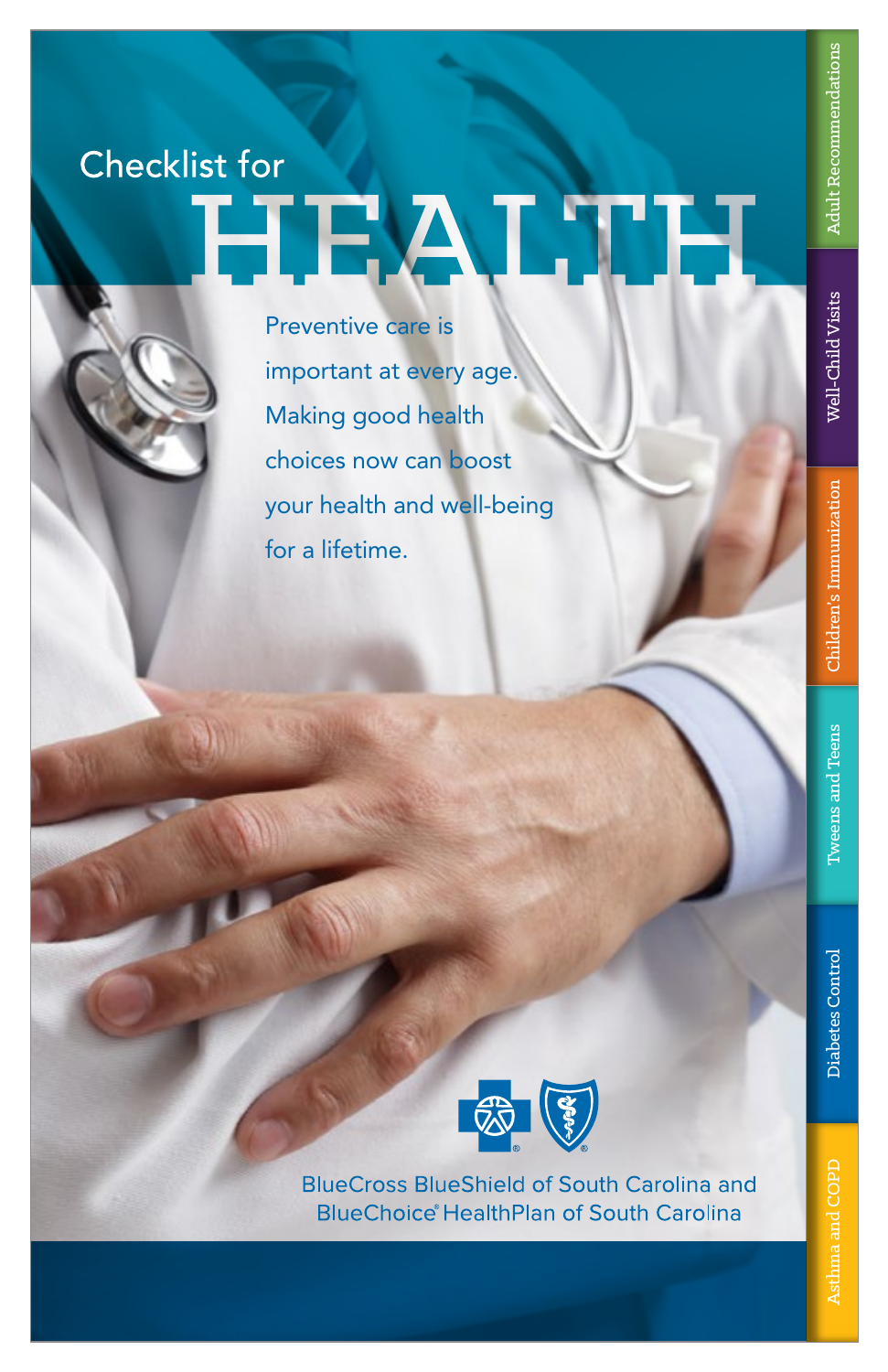### Recommendations for Adults

Here are some recommendations for adults of all ages. Work closely with your doctor to determine what's right for you.

- ❍ Wellness exam (includes routine blood pressure, cholesterol, medication and weight checks)
- $\bigcirc$  Colorectal screening (beginning at age 50)
- $\bigcirc$  STD screening (beginning at age 16)
- $\bigcirc$  Flu shot





### Recommendations for WOMEN

- ❍ Pap test
- ❍ Mammogram (every one to two years beginning at age 40)
- ❍ Routine prenatal care (if pregnant)
- ❍ Postpartum checkup (within six weeks of delivery)

### Recommendations for MEN

- ❍ Prostate screening (beginning at age 50)
- ❍ Testicular exam

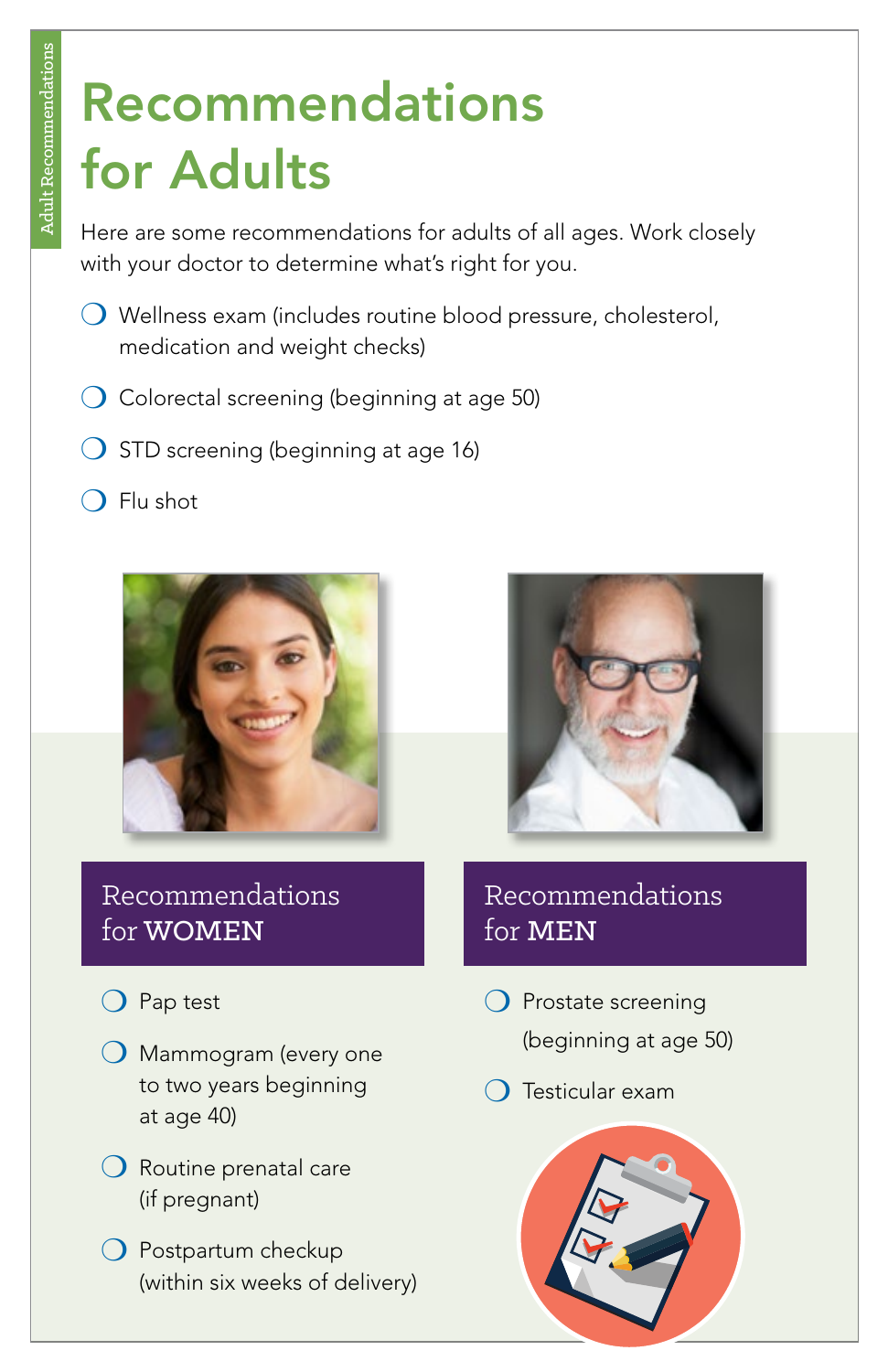# Well-Child Visits

Put your little ones on the path to wellness by scheduling regular well-child checkups. Typically, your child should see his or her pediatrician at:

- ❍ Newborn
- ❍ 1 week old
- ❍ 1 month old
- ❍ 2 months old
- ❍ 4 months old
- ❍ 6 months old
- ❍ 9 months old
- ❍ 12 months old
- $\bigcirc$  15 months old
- ❍ 18 months old
- ❍ 2 years old
- ❍ 2 ½ years old
- ❍ Once each year beginning at age 3

During each visit, your child's pediatrician will discuss topics including developmental milestones, nutrition, safety, your child's and family's emotional wellbeing, recommendations from the American Academy of Pediatrics and give routine immunizations.

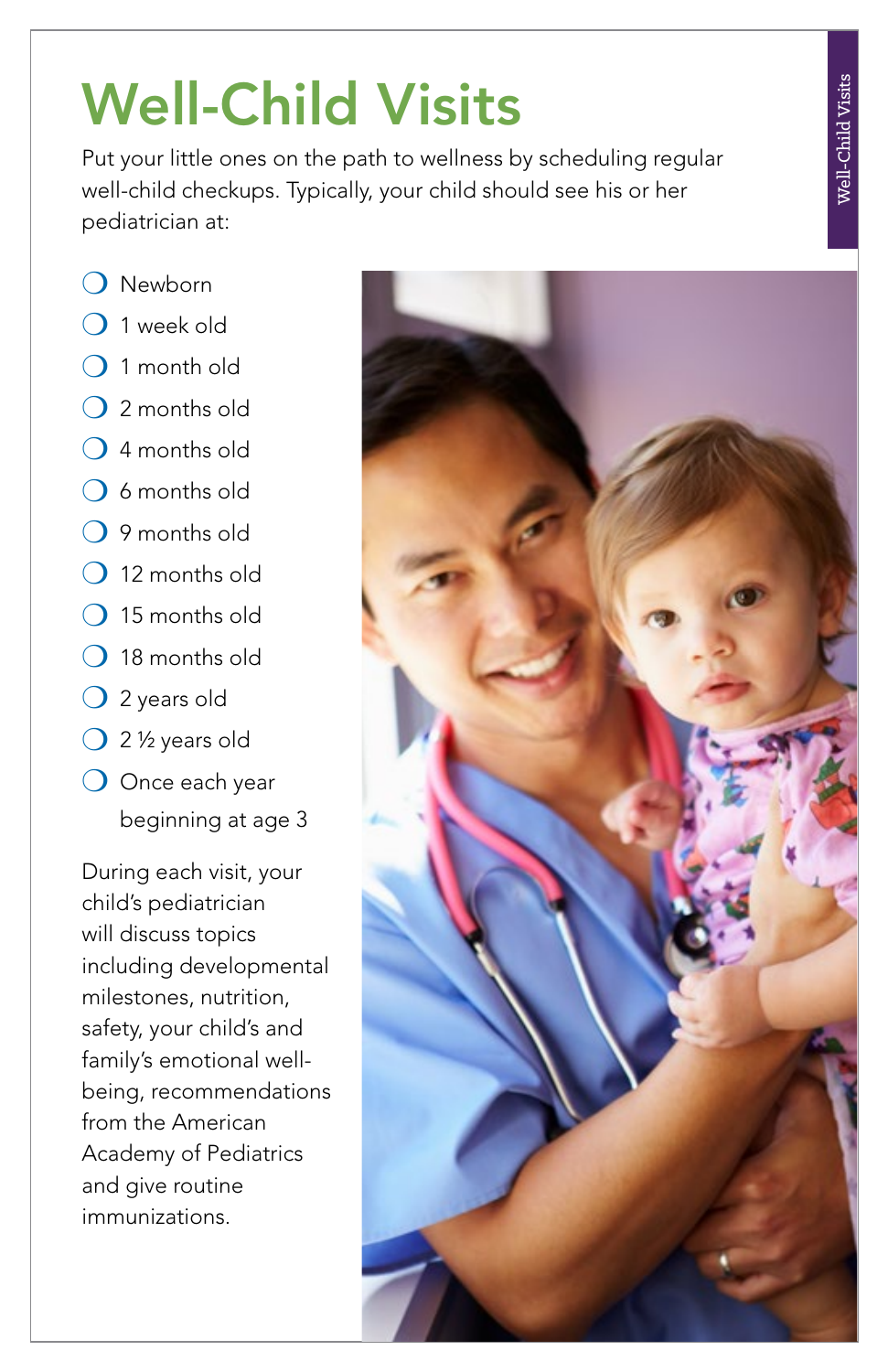## Routine Children's Immunization Schedule

#### **Recommended Immunizations for Ages Birth to 6 Years**

| <b>Vaccine</b>                                    | <b>Birth</b> | $\overline{1}$<br>month | $\overline{2}$<br>months | 4<br>months | $6\overline{6}$<br>months | 12<br>months                                                                                     | 15<br>months | 18<br>months | $1.5 - 3$<br>years | $4 - 6$<br>years |  |
|---------------------------------------------------|--------------|-------------------------|--------------------------|-------------|---------------------------|--------------------------------------------------------------------------------------------------|--------------|--------------|--------------------|------------------|--|
| Hepatitis B<br>(HepB)                             |              |                         |                          |             |                           |                                                                                                  |              |              |                    |                  |  |
| Rotavirus (RV)                                    |              |                         |                          | $\Box$      |                           |                                                                                                  |              |              |                    |                  |  |
| Diphtheria,<br>Tetanus and<br>Pertussis<br>(DTaP) |              |                         |                          |             |                           |                                                                                                  |              |              |                    |                  |  |
| Haemophilus<br>Influenzae<br>Type B (Hib)         |              |                         |                          |             |                           |                                                                                                  |              |              |                    |                  |  |
| Pneumococcal<br>Conjugate<br>(PCV)                |              |                         |                          |             |                           |                                                                                                  |              |              |                    |                  |  |
| Inactivated<br>Polio Vaccine<br>(IPV)             |              |                         |                          |             |                           |                                                                                                  |              |              |                    |                  |  |
| Influenza (Flu)                                   |              |                         |                          |             |                           | Recommended yearly starting at age<br>6 months, with two doses given the<br>first year.          |              |              |                    |                  |  |
| Measles,<br>Mumps and<br>Rubella (MMR)            |              |                         |                          |             |                           |                                                                                                  |              |              |                    |                  |  |
| Varicella<br>(Chicken pox)                        |              |                         |                          |             |                           |                                                                                                  |              |              |                    |                  |  |
| <b>Hepatitis A</b><br>(HepA)                      | OOne dose    |                         |                          |             |                           | First dose: 12-23<br>months.<br>Second dose: 6-18<br>months later.<br>Range of recommended dates |              |              |                    |                  |  |



 $\Box$  Range of recommended dates

\*\* Number of doses needed varies depending on vaccine used. Ask your doctor.  *\*\* Number of doses needed varies depending on vaccine used. Ask your doctor. † The fourth dose of DTaP may be given as early as 12 months, as long as at least six months have passed since the third dose.*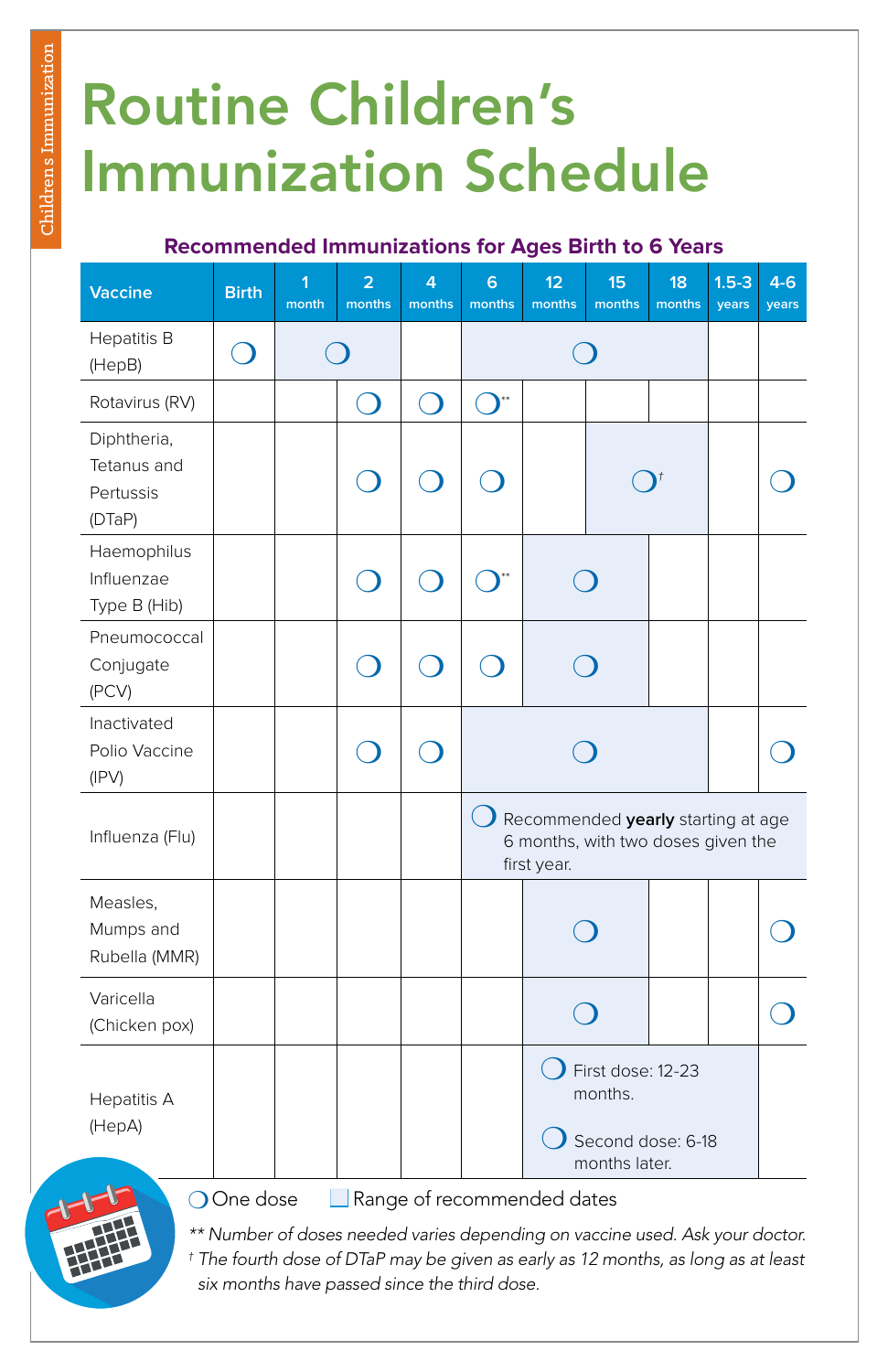### Tweens and Teens

As your child grows, he or she should continue yearly doctor visits for exams and scheduled immunizations. These visits give the doctor a chance to talk about topics including:

- Proper diet and exercise.
- Avoiding risky behaviors like drinking and smoking.
- The impact of sexual activity and sexually transmitted disease.



| <b>Recommended Immunizations for Ages 7 to 18</b>         |              |                  |                           |             |                  |  |  |  |  |  |
|-----------------------------------------------------------|--------------|------------------|---------------------------|-------------|------------------|--|--|--|--|--|
| <b>Vaccine</b>                                            | $7-10$ years | $11-12$<br>years | $13 - 15$<br><b>vears</b> | 16<br>years | $17-18$<br>years |  |  |  |  |  |
| Tetanus, Diphtheria,<br>Pertussis (Tdap)                  |              |                  |                           |             |                  |  |  |  |  |  |
| Human<br>Papillomavirus<br>$(HPV)$ – females<br>and males |              |                  |                           |             |                  |  |  |  |  |  |
| Meningococcal<br>(MCV)                                    |              |                  |                           |             |                  |  |  |  |  |  |
| Influenza (Flu)                                           | Yearly       |                  |                           |             |                  |  |  |  |  |  |

O One dose **□ Range of recommended dates** 

*\*\* The CDC recommendation for HPV vaccination for children is three doses at 11-12 years old.*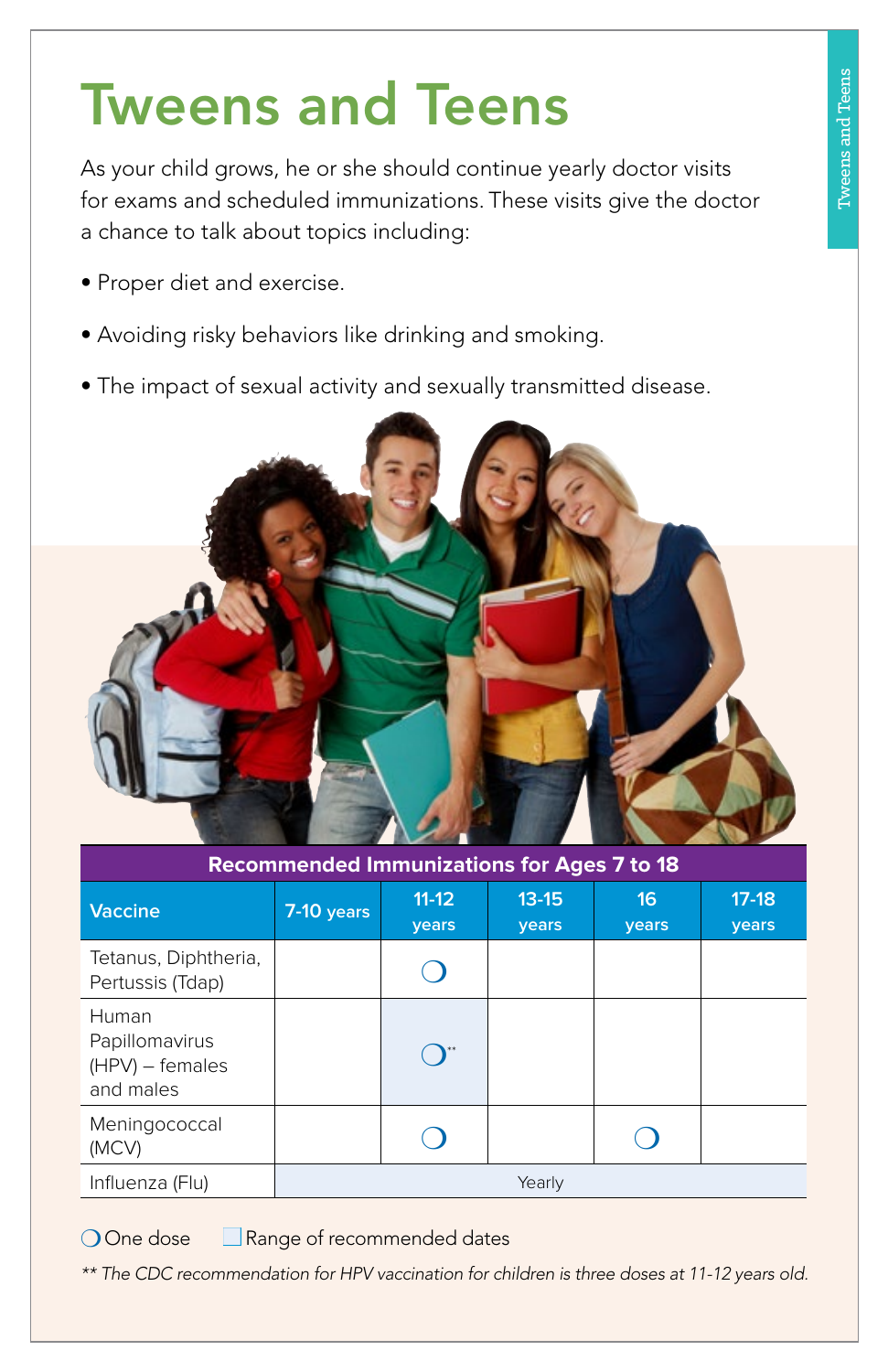# If You Have Diabetes

Diabetes is a chronic condition that can cause many other health problems if you don't keep it under control. Don't let diabetes control your life. You have the power to put diabetes in its place!

Schedule a diabetes care visit with your doctor and:

- ❍ Review your care plan.
- $\bigcirc$  Get an A1C test twice a year. You should try to keep your A1C lower than 7 percent.
- ❍ Have your cholesterol checked.



- $\bigcirc$  Get a urine test to check for changes in your kidneys.
- ❍ Have your blood pressure checked and keep it under 140/80.
- ❍ Check your legs and feet for redness, cracks or sores.
- $\bigcirc$  Visit your optometrist or ophthalmologist to have a retinal eye exam.
- $\bigcirc$  Take medications as prescribed.
- $\bigcirc$  Make healthy food choices and be physically active.
- O Do not use tobacco products.

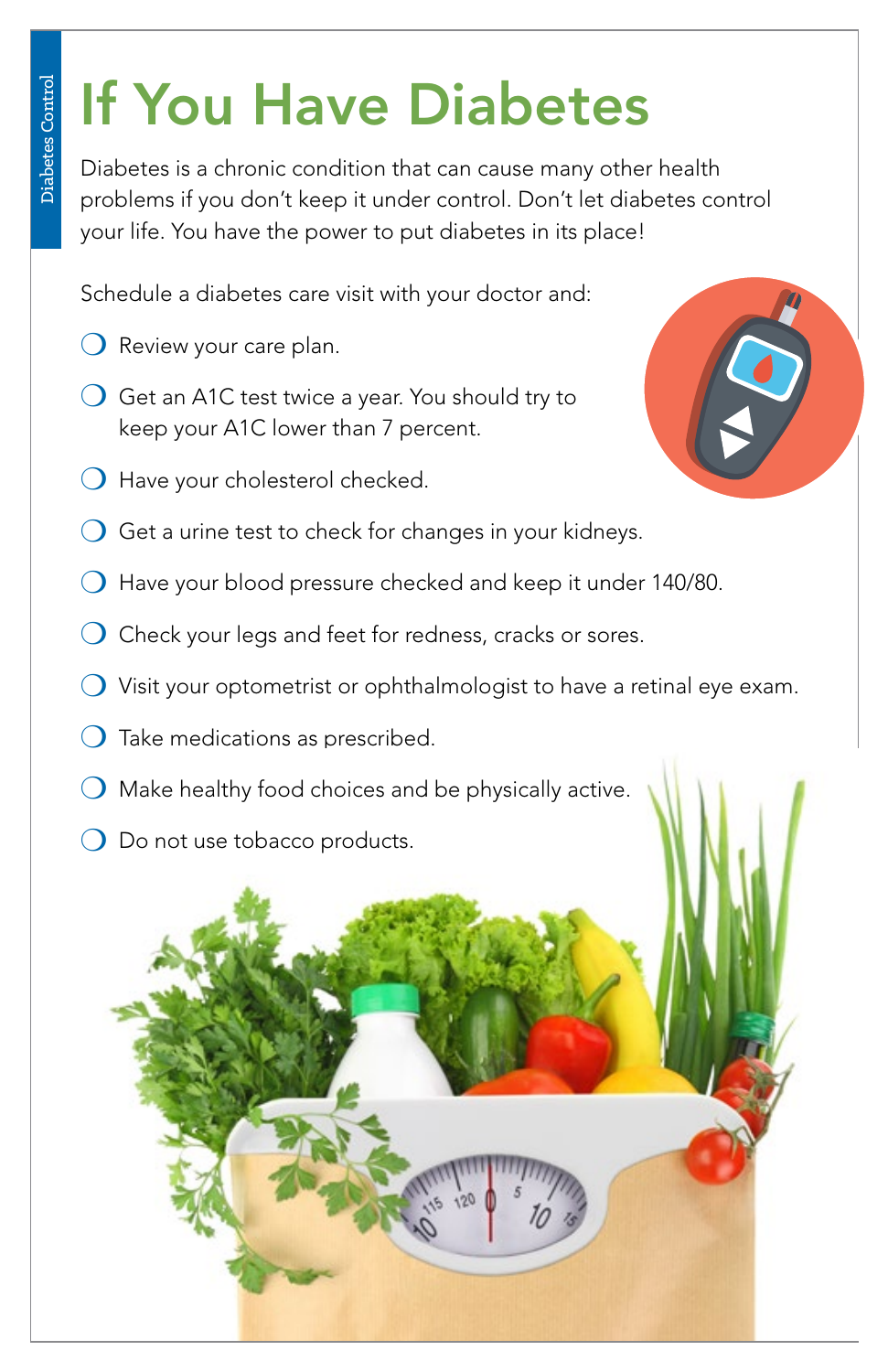# Asthma and COPD

If you have asthma or chronic obstructive pulmonary disease (COPD), it is important to take steps to keep your condition under control and prevent complications.

- $\bigcirc$  Talk to your doctor about having a spirometry test. This simple test allows your doctor to see how well your condition is being managed and adjust your treatment plan if needed.
- $\bigcirc$  Use all medications as directed. You must take your medicine exactly as directed for it to work properly. If you have questions about your medication regimen, talk to your doctor or pharmacist.